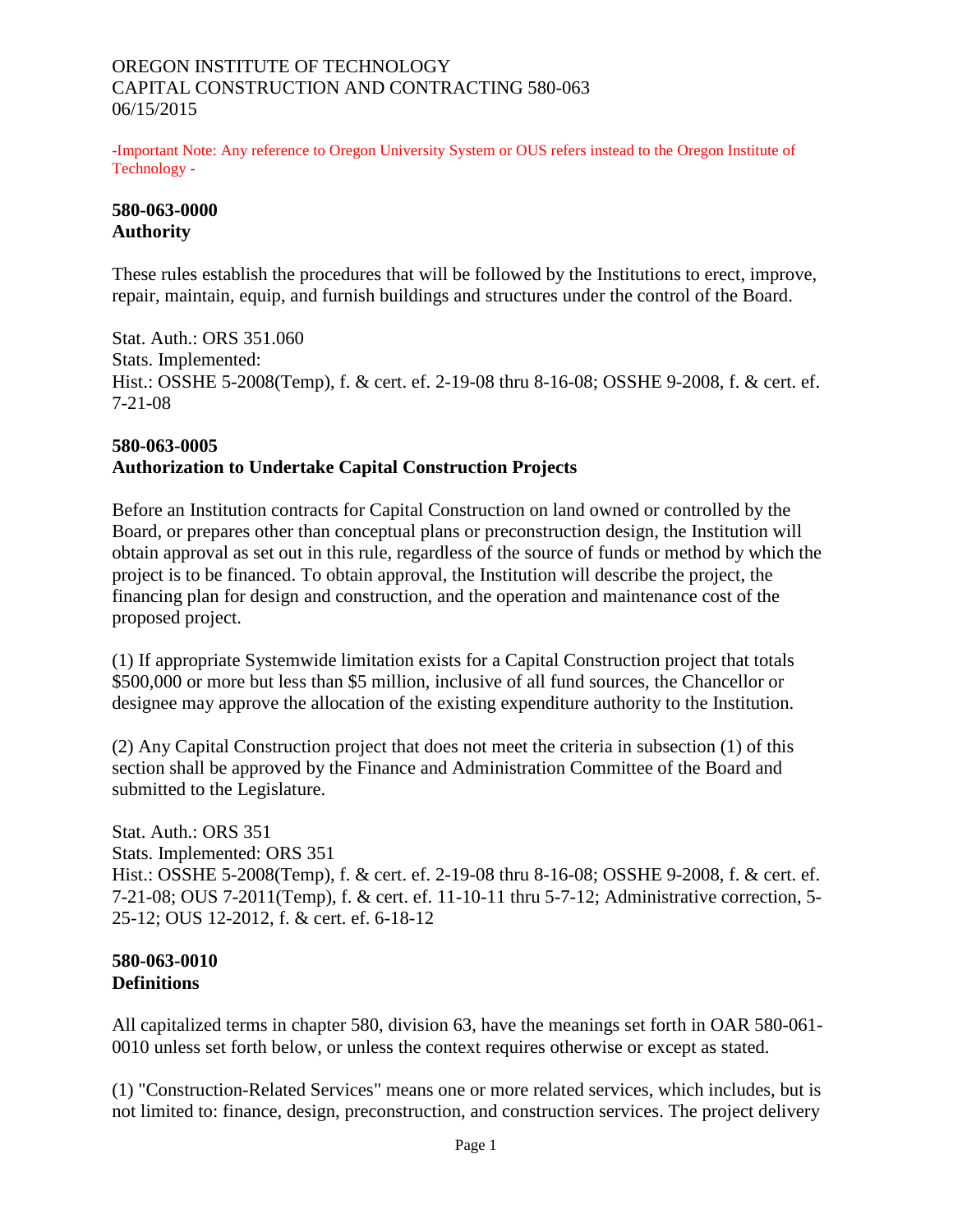methods that use Construction-Related Services include, but are not limited to: conventional construction services, design-build, construction manager at risk, agency construction management, and performance contracting.

(2) "Professional Consultant" means architects, engineers, planners, land surveyors, appraisers, construction managers, and similar professional consultants.

(3) "Capital Construction" means any construction or facility improvement that costs \$500,000 or more and is not considered maintenance or repair.

Stat. Auth.: ORS 351 Stats. Implemented: Hist.: OSSHE 5-2008(Temp), f. & cert. ef. 2-19-08 thru 8-16-08; OSSHE 7-2008(Temp), f. & cert. ef. 6-5-08 thru 8-16-08; OSSHE 9-2008, f. & cert. ef. 7-21-08

### **580-063-0015 Procurement and Contracting Procedures**

The procedures set out in OAR 580-061-0000 through 580-061-0160 will be used for the procurement of Construction-Related Services and Professional Consultants.

Stat. Auth.: ORS 351 Stats. Implemented: Hist.: OSSHE 5-2008(Temp), f. & cert. ef. 2-19-08 thru 8-16-08; OSSHE 9-2008, f. & cert. ef. 7-21-08

### **580-063-0020 Methods of Procurement**

Institutions will use the following methods of procurement when procuring Professional Consultant services, Construction-Related Services, or a combination of Professional Consultant services and Construction-Related Services.

(1) Direct Procurement. A process where the Institution negotiates directly with a single Entity to provide Professional Consultant services, Construction-Related Services, or a combination of Professional Consultant services and Construction-Related Services.

(2) Informal Procurement. A competitive process where the Institution posts an advertisement of the opportunity on the OUS procurement website for a reasonable time necessary to obtain at least three Bids or Proposals. The Institution may also directly contact prospective Bidders or Proposers. If the notice has been posted for a reasonable time period and fewer than three Bids or Proposals have been submitted, the Institution may enter into a Contract with a Responsible Bidder or Proposer based on the Specifications contained in the Solicitation Document.

(3) Formal Procurement. A Competitive Process where the Institution:

(a) Creates a Solicitation Document that contains the procurement procedures and necessary Specifications.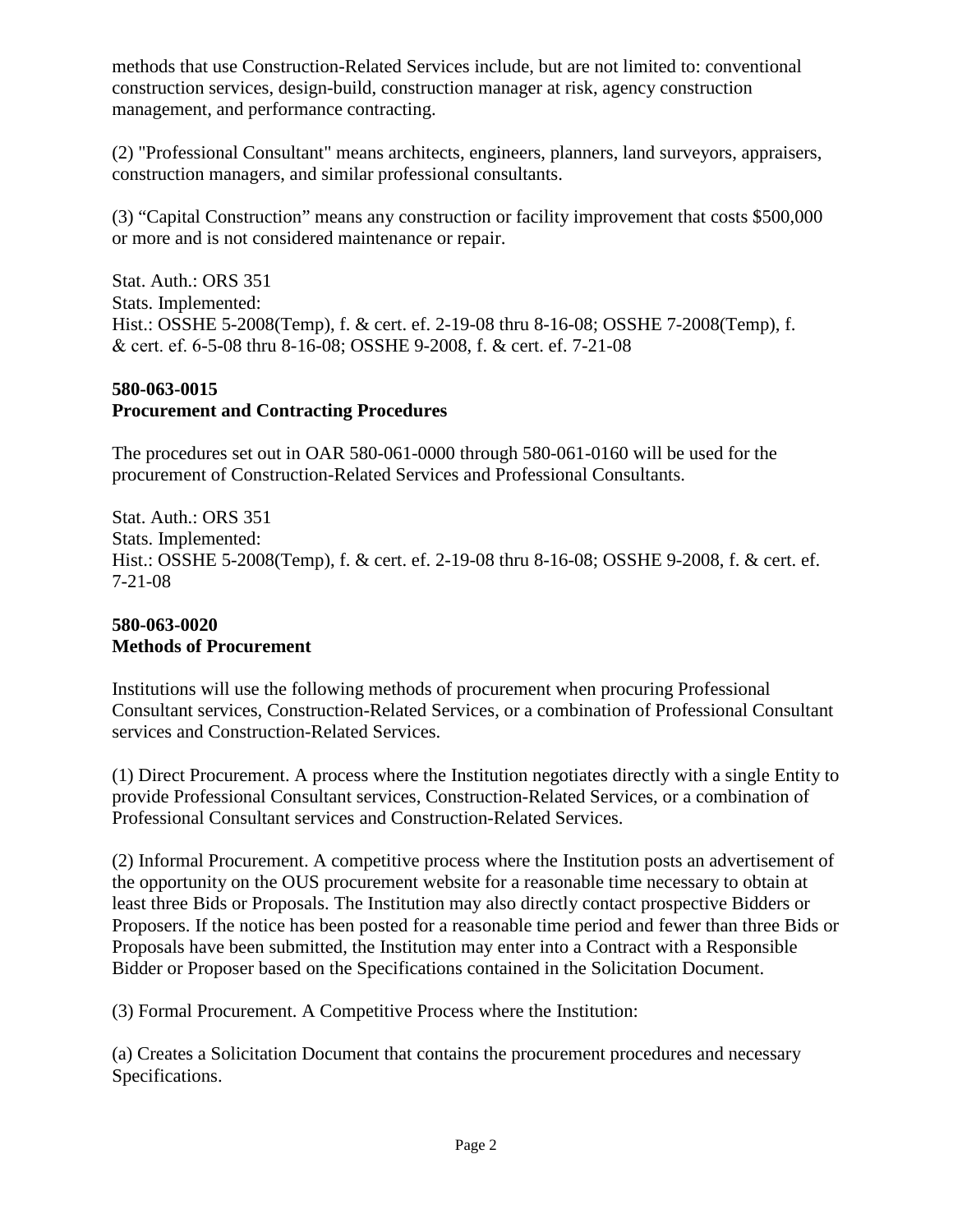(b) Publishes a notice of the procurement on the OUS procurement website and, if beneficial to the procurement, in a trade periodical, newspaper of general circulation, or other minority, women, and emerging small business targeted periodicals, institutional website, or other medium for advertising. The notice must specify when and where the Solicitation Document may be obtained and the Closing Date/Time. The notice must be published for a duration reasonable under the circumstances for the procurement.

(c) Conducts the procurement in accordance with chapter 580, division 61, section 0000 through 0160.

(4) Emergency Procurement. The Institution President, Chancellor, or designee may declare an Emergency when such a declaration is deemed appropriate. The reasons for the declaration will be documented and will include justifications for the procedure used to select the Contractor or Professional Consultant for a Contract or Public Improvement Contract within the scope of the Emergency declaration. After the Institution President, Chancellor, or designee has declared an Emergency, the Institution may negotiate a Contract or Public Improvement Contract with any qualified Entity or Professional Consultant for services included in the scope of the Emergency declaration. The Institution will maintain appropriate records of negotiations carried out as part of the contracting process.

(5) OUS Retainer Contract Program.

(a) The OUS Capital Construction and Planning Office will maintain Retainer Contracts for Professional Consultants, Construction-Related Services, and any other service that may from time to time benefit Institutions. The Retainer Contracts will be established in accordance with this subsection.

(A) Periodically, but no less often than every two years, the OUS Capital Construction and Planning Office will invite interested Contractors to submit business information that meets minimum qualifications as described in a Solicitation Document. Contractors that meet the minimum qualifications and have not been disbarred or disqualified by an agency of the State of Oregon as outlined in OAR 580-061-0160, may be offered a Retainer Contract to be listed on the respective retainer program to provide services in a non-exclusive and on an as-needed basis.

(B) Notice of the procurement will be published on the OUS procurement website and, if beneficial to the procurement, in a trade periodical, newspaper of general circulation, or other minority, women, and emerging small business targeted periodicals, Institution website, or other medium for advertisement.

(b) The OUS Capital Construction and Planning Office may enter into interagency agreements to permit other public agencies to utilize the services offered by Entities that have entered into Retainer Contracts if the public agency agrees to conditions, including but not limited to:

(A) Follow the procurement processes established in these rules.

(B) Use the contract templates associated with each retainer program.

(C) Any service procured will be the sole financial responsibility of the public agency.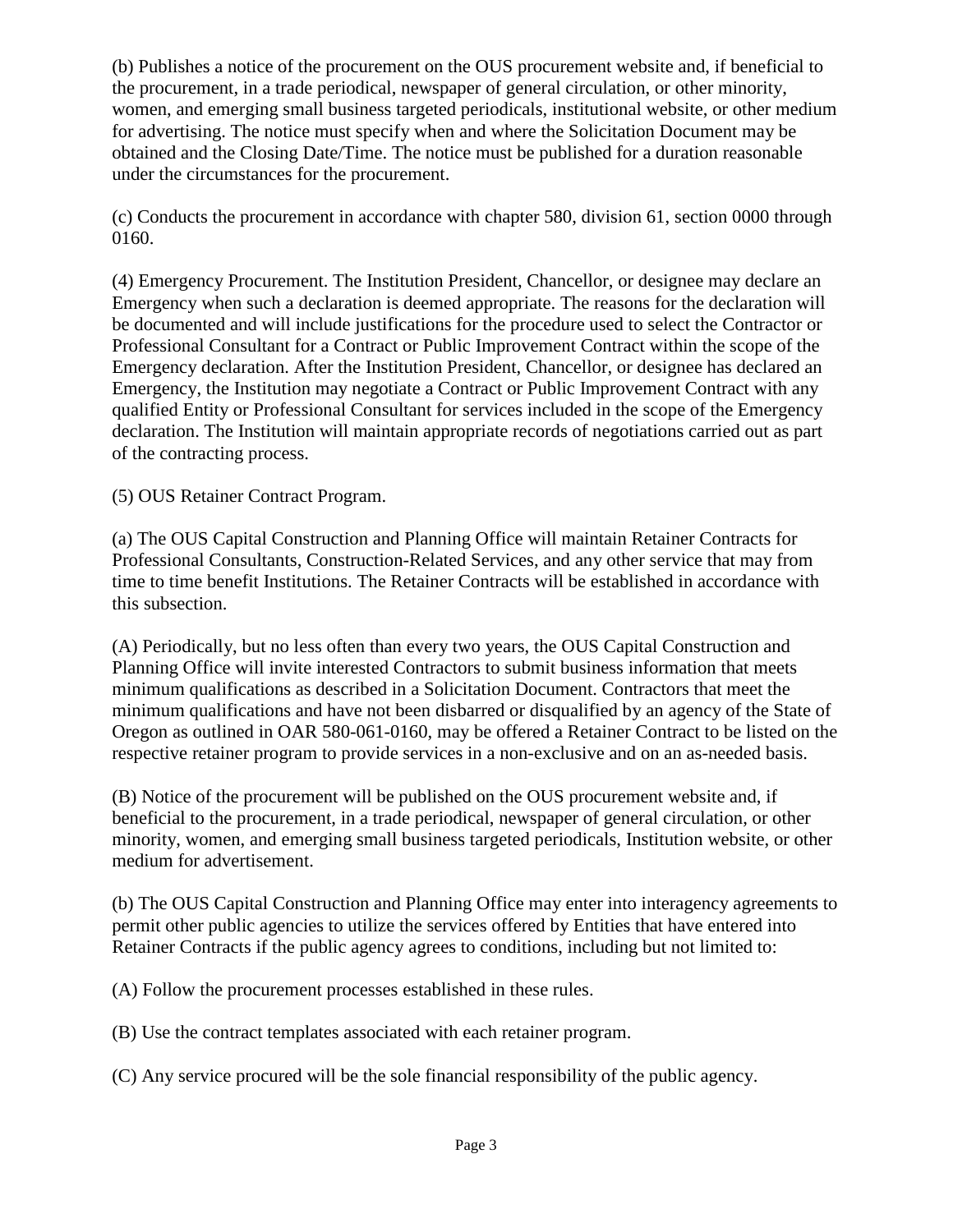(D) The public agency will be solely liable to resolve all disputes that may arise from breach of contract.

(E) The OUS Capital Construction, Planning, and Budget Office may impose a reasonable administrative fee on the public agency using the Retainer Contracts based on the compensation for services procured to recover administrative costs, legal review fees, and to improve or expand retainer programs.

(c) The OUS Capital Construction, Planning, and Budget Office will maintain an electronic roster of all Professional Consultants and Contractors who have entered into Retainer Contracts. Institutions that utilize retainer programs will follow the procedures established in these rules and will only execute contracts from templates that have been approved for each respective retainer program.

(6) Sole Source. A process where the Institution President, the Chancellor or designee has made a Written determination that due to special needs, experience, or qualifications, only a Single Seller is reasonably available to provide certain Professional Consultant services, Construction-Related Services, or a combination of Professional Consultant services and Construction-Related Services. Sole source procurement will be avoided except when no reasonably available alternative source exists.

(a) Authority. Institutions may authorize sole source procurements up to \$1,000,000 cumulative for all Institution projects throughout a fiscal year. The Chancellor or designee may authorize sole source procurements up to \$5,000,000 cumulative for each Institution's projects throughout a fiscal year. The Finance and Administration Committee of the Board will approve all other sole source procurements.

(b) Each Institution will provide public notice of its determination that the Professional Consultant services, Construction-Related Services, or combination of Professional Consultant services and Construction-Related Services are only available from a Single Seller. Public notice may be provided on the OUS procurement website. The public notice will describe the Professional Consultant services, Construction-Related Services, or combination of Professional Consultant services and Construction-Related Services to be acquired from the Single Seller, identify the prospective Professional Consultant or Contractor, and include the date, time and place that protests are due. The Institution shall give Entities at least seven (7) Days from the date of notice publication to protest the sole source determination.

(c) On an annual basis, Institution Presidents, or their designees will submit a report to the Finance and Administration Committee of the Board summarizing approved sole source procurements for the Institution for the prior fiscal year. The report will be made available for public inspection.

(7)(a) Special Procurement.

(b) A special procurement is an exemption from competitive procedures that the Finance and Administration Committee of the Board determines is appropriate because it:

(A) Is reasonably expected to result in substantial cost savings to the Institution or to the public; or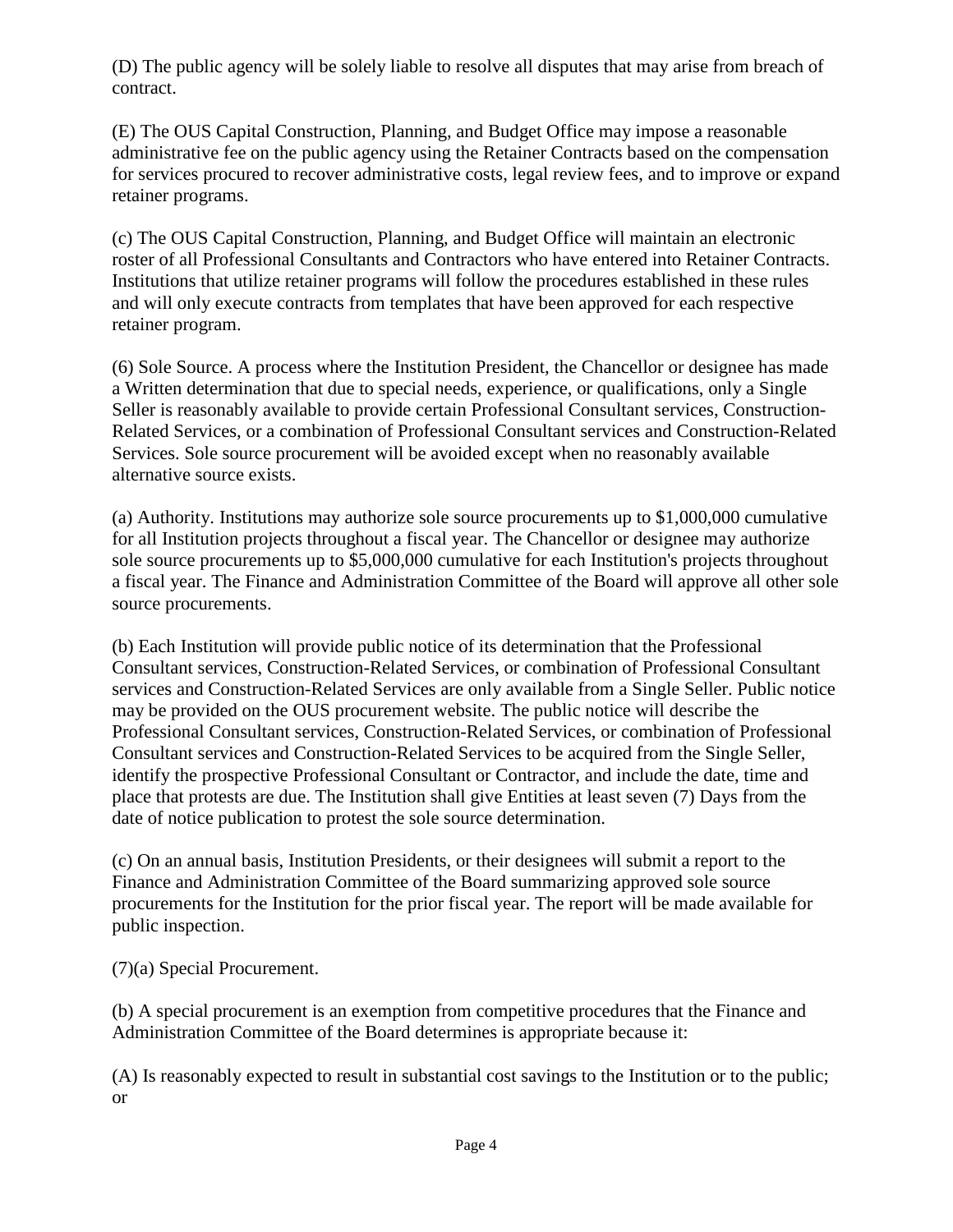(B) Otherwise substantially promotes the public interest in a manner that could not practicably be realized by complying with others processes described in this rule.

Stat. Auth.: ORS 351 Stats. Implemented: ORS 351 Hist.: OSSHE 5-2008(Temp), f. & cert. ef. 2-19-08 thru 8-16-08; OSSHE 7-2008(Temp), f. & cert. ef. 6-5-08 thru 8-16-08; OSSHE 9-2008, f. & cert. ef. 7-21-08; OUS 7-2011(Temp), f. & cert. ef. 11-10-11 thru 5-7-12; Administrative correction, 5-25-12; OUS 12-2012, f. & cert. ef. 6- 18-12

### **580-063-0025 Contracts for Professional Consultants**

Institutions will use one of the following two procedures when contracting for Professional Consultant services:

(1) OUS Capital Construction Retainer Program for Professional Consultants.

(a) For Professional Consultant service contracts where the anticipated Contract Price, including consultant fees, reimbursable expenses, and all amendments contemplated by the parties is \$100,000 or less, the Institution may select a Professional Consultant that has entered into a Retainer Contract.

(b) For Professional Consultant service contracts where the anticipated Contract Price, including consultant fees, reimbursable expenses, and all amendments contemplated by the parties is \$100,000.01 to \$250,000, the Institution must select at least three Professional Consultants who have entered into Retainer Contracts to provide proposals for the service. Selection of a Professional Consultant from submitted proposals will be based on the criteria set forth in the Solicitation Document. In the event that fewer than three Professional Consultants are on the retainer that can provide the required service, the Institution may proceed with fewer than three Bids or Proposals.

(c) For Professional Consultant service contracts where the anticipated Contract Price, including consultant fees, reimbursable expenses, and all amendments contemplated by the parties is \$250,000.01 to \$1,000,000, the Institution will post an advertisement of the opportunity on the OUS procurement website. All eligible Professional Consultants that have entered into Retainer Contracts will have an opportunity to submit a proposal in response to the opportunity. Selection of a Professional Consultant from submitted proposals will be based on the criteria set forth in the Solicitation Document.

(2) Standard Procurement. Except in cases of Emergency, Special Procurement, or when only a Single Seller is reasonably available, when procuring Professional Consultant services, Institutions will conduct the procurement in accordance with the Direct Procurement, Informal Procurement, or Formal Procurement method, unless another method is applicable, based on the anticipated Contract Price, including consultant fees, reimbursable expenses, and all amendments contemplated by the parties. Multiple Contracts, purchase orders, or purchasing requisitions will not be issued separately with the intent to circumvent these rules.

(a) \$25,000 or less — Direct Procurement or other method of procurement that the Institution deems beneficial to the procurement.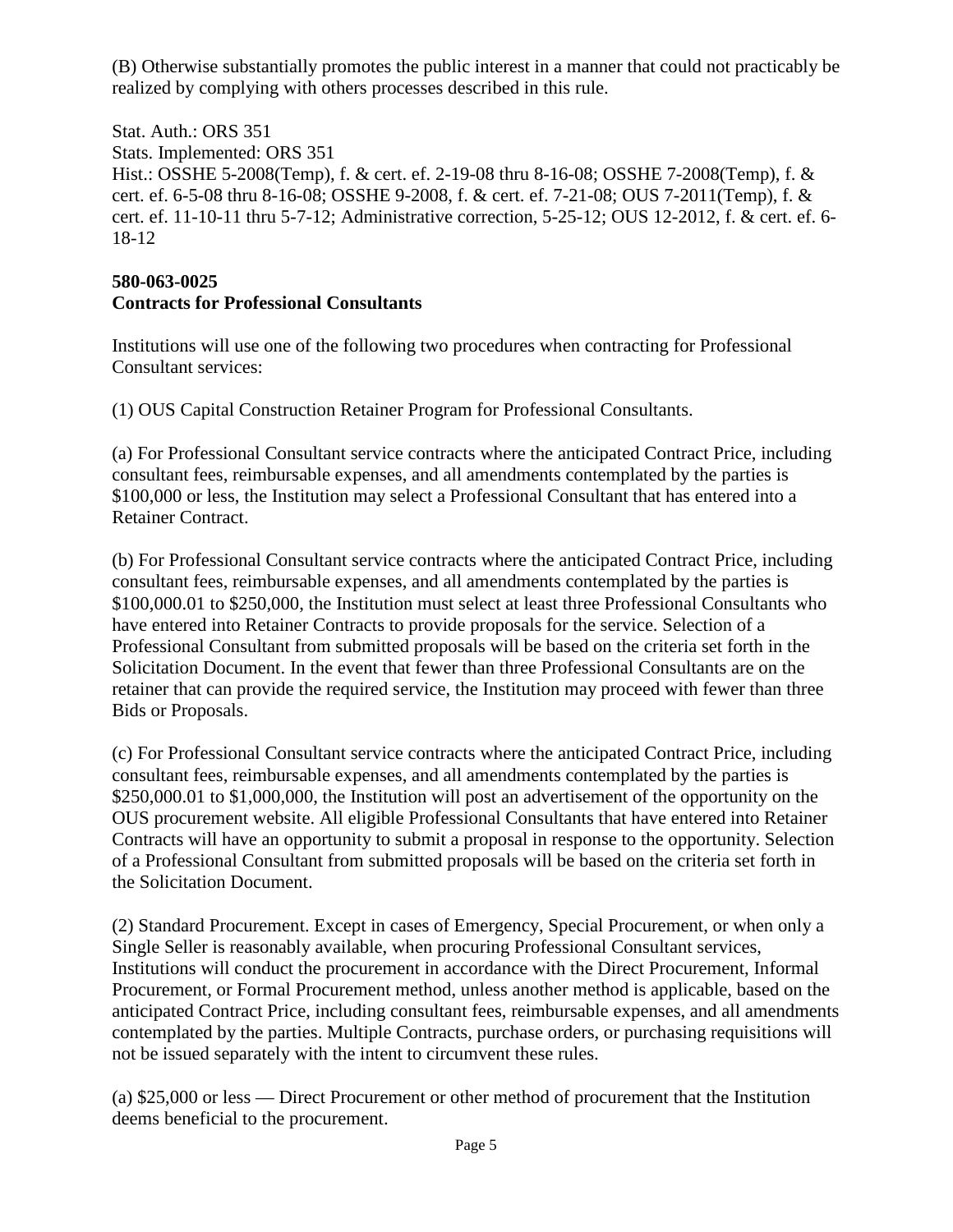(b) \$25,000.01 to \$100,000 — Informal Procurement, Formal Procurement, or other method of procurement, except the Direct Procurement method, that the Institution deems beneficial to the procurement.

(c) Greater than \$100,000 — Formal Procurement or other method of procurement, except the Direct Procurement or Informal Procurement methods, that the Institution deems beneficial to the procurement.

Stat. Auth.: ORS 351 Stats. Implemented: Hist.: OSSHE 5-2008(Temp), f. & cert. ef. 2-19-08 thru 8-16-08; OSSHE 9-2008, f. & cert. ef. 7-21-08

# **580-063-0030 Contracts for Construction-Related Services**

Institutions will use one of the following procedures when procuring Construction-Related Services for a Contract or Public Improvement Contract:

(1) OUS Capital Construction Retainer Program for Construction-Related Services.

(a) For Construction-Related Services Contracts or Public Improvement Contracts where the anticipated Contract Price, including reimbursable expenses and all Change Orders contemplated by the parties is \$50,000 or less, the Institution may select a Contractor that has entered into a Retainer Contract.

(b) For Construction-Related Services Contracts or Public Improvement Contracts where the anticipated Contract Price, including reimbursable expenses and all Change Orders contemplated by the parties is \$50,000.01 to \$500,000, the Institution must select at least three Contractors that have entered into Retainer Contracts to provide Bids or Proposals for the service. Selection of a Contractor from submitted Bids or Proposals will be based on the criteria set forth in the Solicitation Document. In the event that fewer than three Contractors are on the retainer that can provide the required service, the Institution may proceed with fewer than three Bids or Proposals.

(c) For Construction-Related Services Contracts or Public Improvement Contracts where the anticipated Contract Price, including reimbursable expenses and all Change Orders contemplated by the parties is \$500,000.01 to \$1,000,000, the Institution will post an advertisement of the opportunity on the OUS procurement website. All eligible Contractors that have entered into Retainer Contracts will have an opportunity to submit a Bid or Proposal in response to the opportunity. Selection of a Contractor from submitted Bids or Proposals will be based on the criteria set forth in the Solicitation Document.

(2) Standard Procurement. Except in cases of Emergency, Special Procurement, or when only a Single Seller is reasonably available, when procuring Construction-Related Services, Institutions will conduct the procurement in accordance with the Direct Procurement, Informal Procurement, or Formal Procurement method, unless another method is applicable, based on the anticipated Contract Price, including reimbursable expenses and all Change Orders contemplated by the parties. Multiple Contracts, purchase orders, or purchasing requisitions will not be issued separately with the intent to circumvent these rules.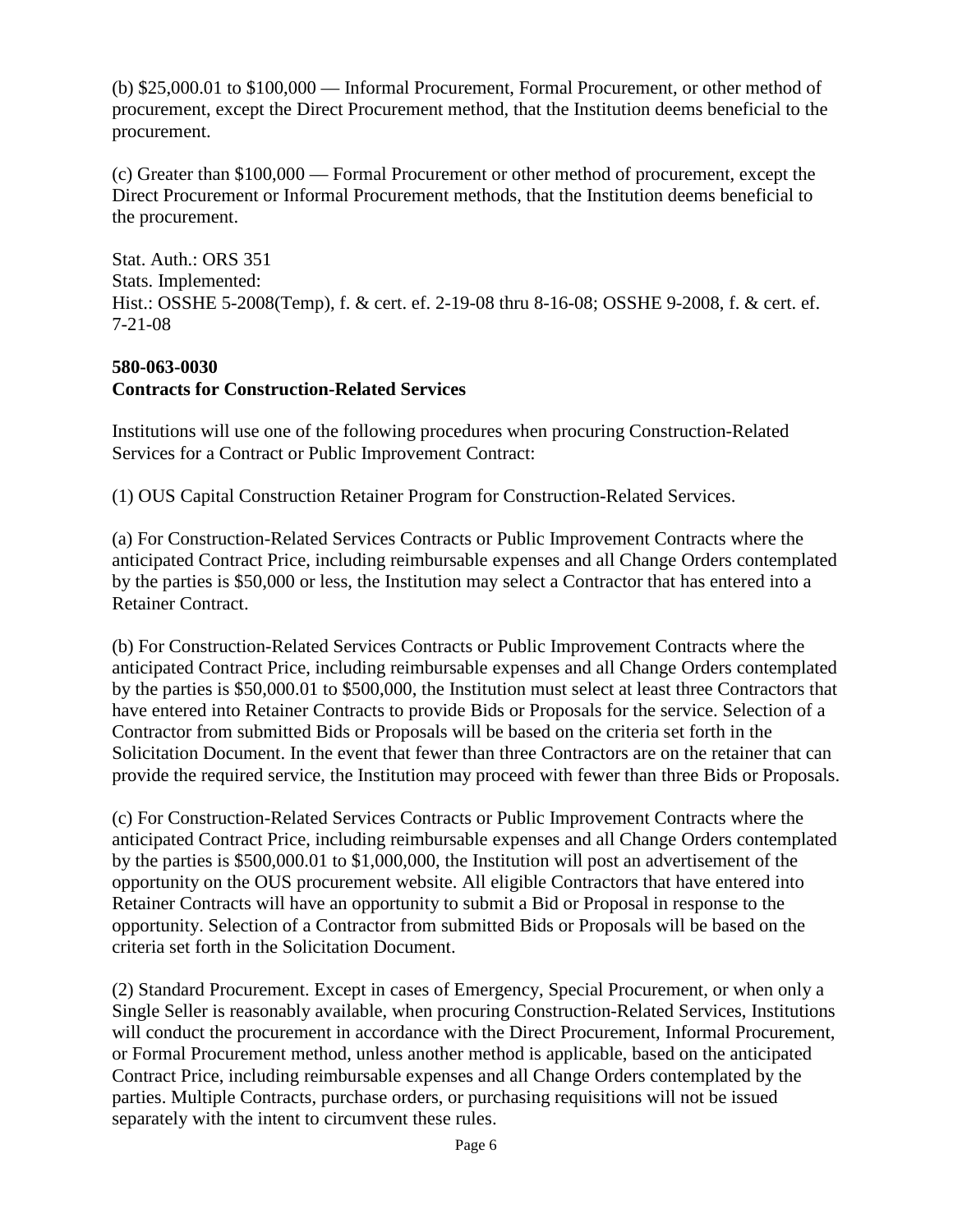(a) \$25,000 or less — Direct Procurement or other method of procurement that the Institution deems beneficial to the procurement.

(b) \$25,000.01 to \$100,000 — Informal Procurement, Formal Procurement, or other method of procurement, except the Direct Procurement method, that the Institution deems beneficial to the procurement.

(c) Greater than \$100,000 — Formal Procurement or other method of procurement, except the Direct Procurement or Informal Procurement methods, that the Institution deems beneficial to the procurement.

(3) In accordance with ORS 279C.800 et seq, projects having a total Contract Price more than \$50,000, or on a project where the combined Contract Price of all contracts awarded on the project is more than \$50,000, will be subject to the Bureau of Labor and Industries Prevailing Wage Laws. Projects may not be divided into more than one Contract to avoid the application of this subsection. Projects funded in part or wholly by federal funds will comply with the higher of the state or federal prevailing rate of wage.

(4) No Contract will be awarded to any construction firm that is not licensed to do business in the State of Oregon, not registered or licensed by the appropriate state licensing boards, or listed as ineligible to enter into Contracts or Public Improvement Contracts by the Bureau of Labor and Industries.

(5) Contractors will post and maintain performance and payment bonds as required in the Solicitation Document. For Public Improvement Contracts with a total Contract Price in excess of \$100,000, one hundred percent performance and payment bonds will be required.

Stat. Auth.: ORS 351 Stats. Implemented: Hist.: OSSHE 5-2008(Temp), f. & cert. ef. 2-19-08 thru 8-16-08; OSSHE 9-2008, f. & cert. ef. 7-21-08

### **580-063-0035 Oregon's Percent for Art**

The "Percent for Art" legislation governed by ORS 276.073 through 276.090, guides the acquisition of Oregon's state art collection. For acquisition of art work in applicable state buildings, this program sets aside no less than 1 percent of the construction funds of buildings with a construction budget of \$100,000 or more. The Institution will be responsible to ensure compliance with the "Percent for Art" for applicable projects.

Stat. Auth.: ORS 351 Stats. Implemented: Hist.: OSSHE 5-2008(Temp), f. & cert. ef. 2-19-08 thru 8-16-08; OSSHE 9-2008, f. & cert. ef. 7-21-08

**580-063-0040 Design Standards**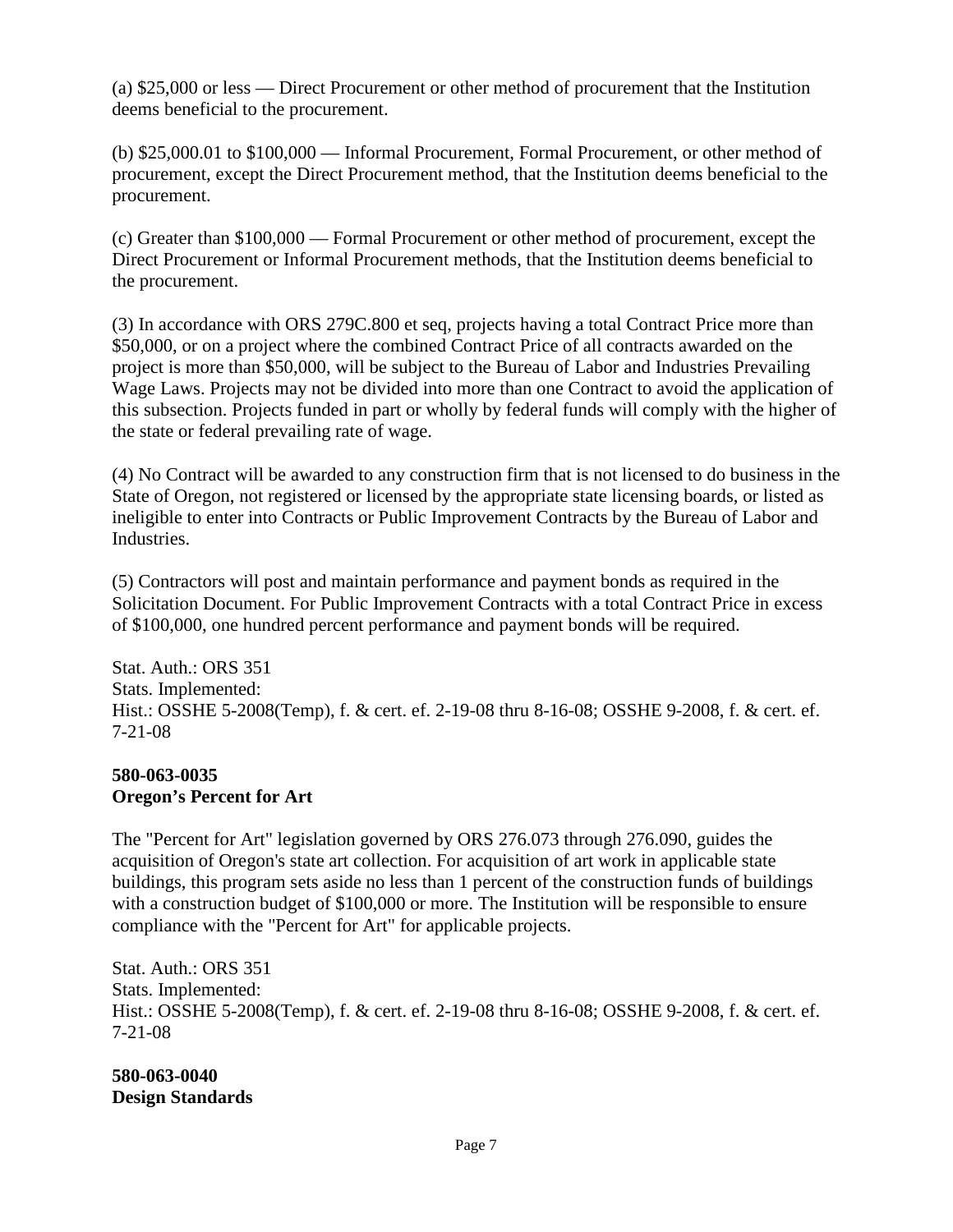All major facility projects will be planned, designed, constructed, and renovated to meet high performance building standards for energy efficiency and environmental sustainability as defined by the Department of Energy and the State of Oregon.

(1) State Energy Efficiency Design is the policy of the State of Oregon that facilities to be constructed or purchased by authorized state agencies be designed, constructed, renovated, and operated so as to minimize the use of nonrenewable energy resources and to serve as models of energy efficiency per ORS 276.900 through 276.915.

(2) Green building design and construction is an integral part of OUS Capital Construction. Institution projects should consider design standards that incorporate the 'Leadership in Energy & Environmental Design' (LEED) Silver standards or higher standards, which promote buildings that significantly reduce or eliminate the negative impact of buildings on the environment and occupants.

Stat. Auth.: ORS 351 Stats. Implemented: Hist.: OSSHE 5-2008(Temp), f. & cert. ef. 2-19-08 thru 8-16-08; OSSHE 9-2008, f. & cert. ef. 7-21-08

# **580-063-0045 Retainage Processing Charges**

(1) The Institution may require a retainage for Construction-Related Services Contracts under \$1,000,000. For Construction-Related Services Contracts over \$1,000,000, the Institution will withhold a retainage.

(2) An Institution will not retain an amount in excess of five percent (5 percent) of the Contract Price for Work completed. If the Contractor has performed at least fifty percent (50 percent) of the Work and is progressing satisfactorily, upon the Contractor's submission of Written application containing the surety's written approval, the Institution may, in its discretion, reduce or eliminate retainage on any remaining progress payments. The Institution will respond in Writing to all such applications within a reasonable time. When the Work is ninety-seven and a half percent (97.5 percent) completed, the Institution may, at its discretion and without application by the Contractor, reduce the retained amount to one hundred percent (100 percent) of the value of the remaining unperformed Work. An Institution may at any time reinstate retainage. Retainage will be included in the final payment of the Contract Price.

(3) For Construction-Related Services Contracts over \$1,000,000 the Contractor may request that the retainage be deposited in an interest-bearing account at a financial institution. Title to such funds will remain with the Board until the Work is complete and accepted by the Institution. Interest on deposited retainage accrues to the benefit of the Contractor and will remain in the retainage account until the Work is accepted. The Institution may deduct fees necessary to open and maintain an interest-bearing account.

(4) Alternatives to cash retainage. In lieu of cash retainage to be held by the Institution or financial institution, the Contractor may substitute one of the following:

(a) Deposit of securities: